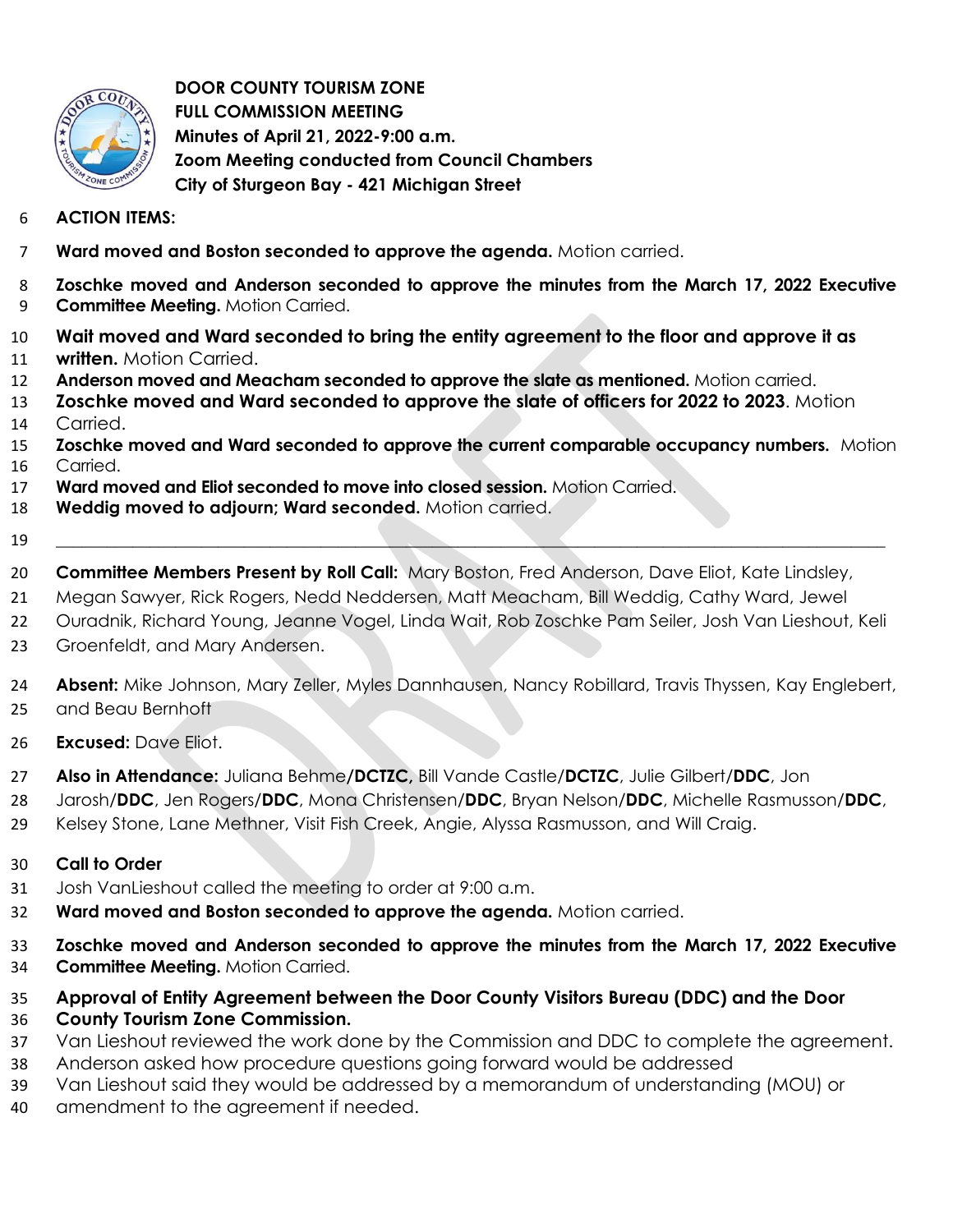# **Wait moved and Ward seconded to bring the entity agreement to the floor and approve it as**

- **written.** Motion Carried unanymously.
- 

# **Nominations for Strategic Planning Committee.**

- 45 Van Lieshout requested nominations for the Strategic Planning Committee.
- Eliot offered to serve on the committee.
- Neddersen offered to serve on the committee.
- Van Lieshout asked whether Seiler would be willing to serve on the committee.
- Seiler accepted.
- Zoschke offered to serve.
- Lindsley offered to serve.
- Zoschke rescinded his offer to serve on the committee.
- **Anderson moved and Meacham seconded to approve the slate as mentioned.** Motion carried.
- **Nominations for Tourism Zone Executive Committee.**
- Van Lieshout asked whether there were any other Commissioners who would like to serve on the executive committee or current members who would not like to continue.
- **Zoschke moved and Ward seconded to approve the slate of officers for 2022 to 2023**. Motion Carried.
- **Report by Destination Door County on marketing efforts.**
- Gilbert began by thanking the Commission for their collaboration and work in creating the Entity
- Agreement. On the DDC portion on the Strategic Planning Committee will be Todd Trimberger,
- Mona Christensen, Jeff Luhtze, and Meredith Coulton.
- Gilbert continued by reminding the Commissioners of the upcoming Tourism Week breakfast
- occurring on May 3rd and invited Commissioners to attend.
- Wait asked what average unique nights means on arrival data.
- Rasmusson said unique nights mean the visitor has not traveled to Door County within the last 30
- days. For overnights versus day trips, there is significant fluctuation depending on the time of year.
- Van Lieshout asked for a breakdown of the data and what we should be paying attention to as lodging providers.
- Rasmusson said the marketing is tracking who is seeing campaigns and how many of those who saw the campaigns visited.
- Gilbert noted that Zartico would help track certain consumers and find origin markets.

# **Municipal Reimbursement Program.**

- Behme reviewed the information included in the Tourism Zone and Destination Door County memo regarding the municipal reimbursement program and Tourism Zone billing. Behme noted that the program
- would be simple and 2022's schedule would be different from 2023 and beyond. For 2022, municipalities
- would be billed for their portion of the Tourism Zone budget in proportion to their share of room tax revenue
- brought in during June. Additionally, the municipal reimbursement program would begin in June. In 2023
- and beyond, municipal reimbursement funds will be available starting January 1 and invoices for the Tourism Zone budget would be sent in February.
- 82 Weddig asked whether there would be a review process on the types of projects reimbursement funds would be provided for.
- Van Lieshout said municipalities would be given parameters but there would not be policing of the reimbursement funds usage.
- Jarosh noted that this would be a simple online form wherein the municipality will write what they intend to
- 87 use funds for. The guidelines are not strict but must be consistent with state statute.
- Ward asked whether the schedule for 2022 vs. 2023 would be clarified in the information sent out to municipalities.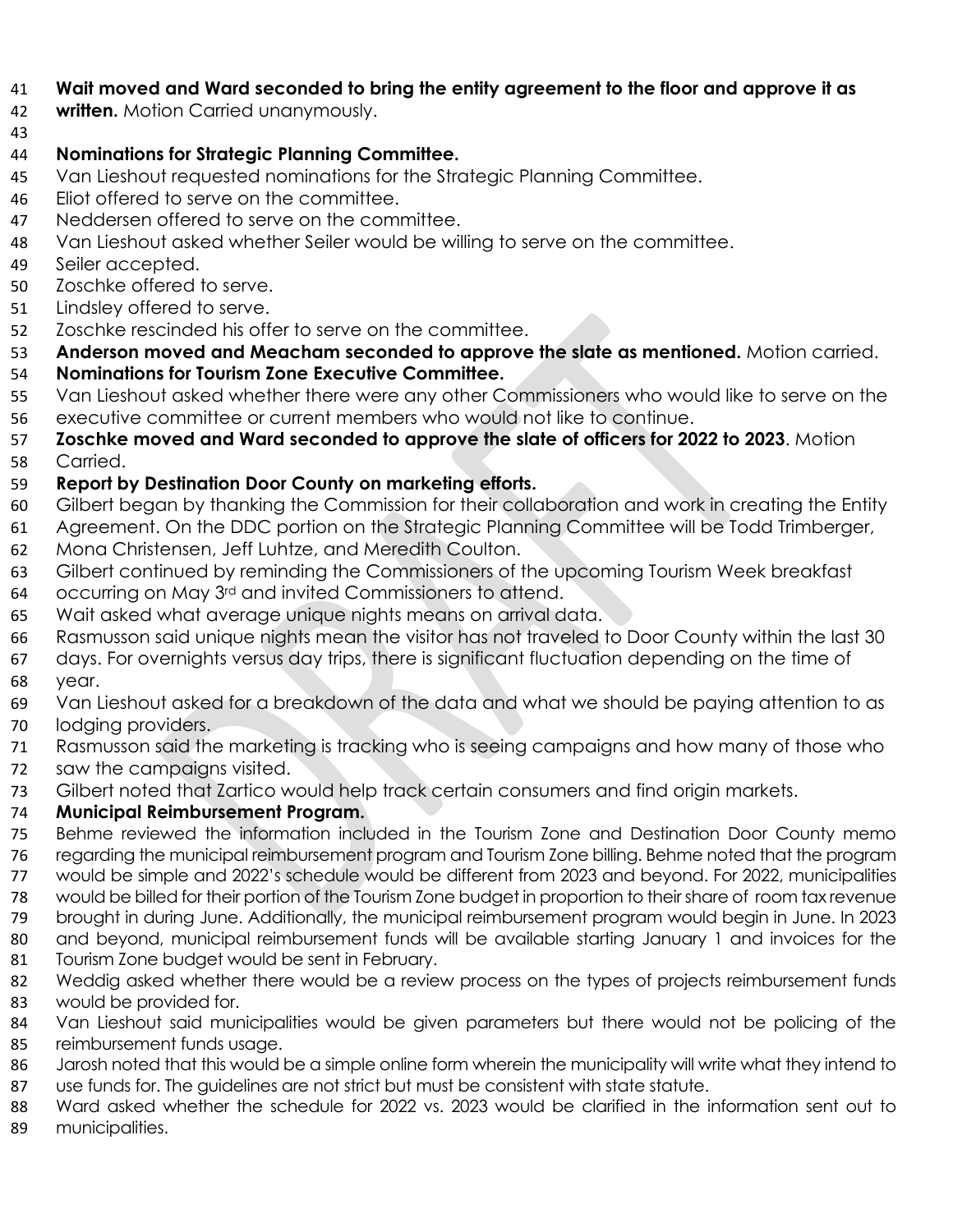- Behme confirmed it would be.
- Eliot expressed concern that municipalities may not understand the program and asked Commissioners to
- work with their municipalities to make recommendations and review their budgets.
- Van Lieshout asked Behme to share the drafted memo for municipal reimbursement.
- Behme reviewed the memo.
- Eliot noted that he would like to ensure the Commission works closely with municipalities and understands
- the benefit of Destination Door County and the Tourism Zone. Commissioners could reach out to clerks to
- offer their services and information through the process.
- Van Lieshout asked Behme to connect municipal clerks with Commissioners when sending out the memo.
- Seiler said Commissioners should be charged with presenting the program to boards and working to get ahead of the new system.
- Groenfeldt asked to receive all information prior to when the information is sent to clerks.

### **Report from Administrator.**

- Behme reviewed the administrators report for February 2022.
- Behme noted that the Tourism Zone Commission is projected to spend \$45,000 per year processing paper
- room tax forms and asked the Commission to consider moving to online forms only. The Commission would
- 106 put together a list of resources for permit holders who struggle with online filing.
- Van Lieshout noted that this was a significant amount of work produced by using paper forms and recommended taking the final step to online reporting.
- 109 Ward said roughly 10% of permit holders file by paper currently.
- **Discussion on the current comparable occupancy numbers.**
- Van Lieshout noted that a representative from KerberRose was not present and asked whether there were
- any questions from what was seen in the packet.
- **Zoschke moved and Ward seconded to approve the current comparable occupancy numbers.** Motion Carried.
- **Consideration of adjournment in to Closed Session pursuant to Wisconsin State Statutes, Section 19.85(1)(g)**
- **to confer with legal counsel for the governmental body who is rendering oral or written advice concerning**
- **strategy to be adopted by the body with respect to litigation in which it is or likely to become involved; to**
- **wit: enforcement actions against lodging providers who have failed to obtain lodging permits and to timely**
- **remit monthly room tax report and tax payments.**
- 
- **Ward moved and Eliot seconded to move into closed session.** Motion Carried.
- 
- **Consideration of action from Closed Session, if required.**
- 
- **Adjournment**
- **Weddig moved to adjourn; Ward seconded.** Motion carried.
- 

Respectfully submitted,

Juliana Behme

- Juliana Behme
- Administrator
- 
- 
- 
-